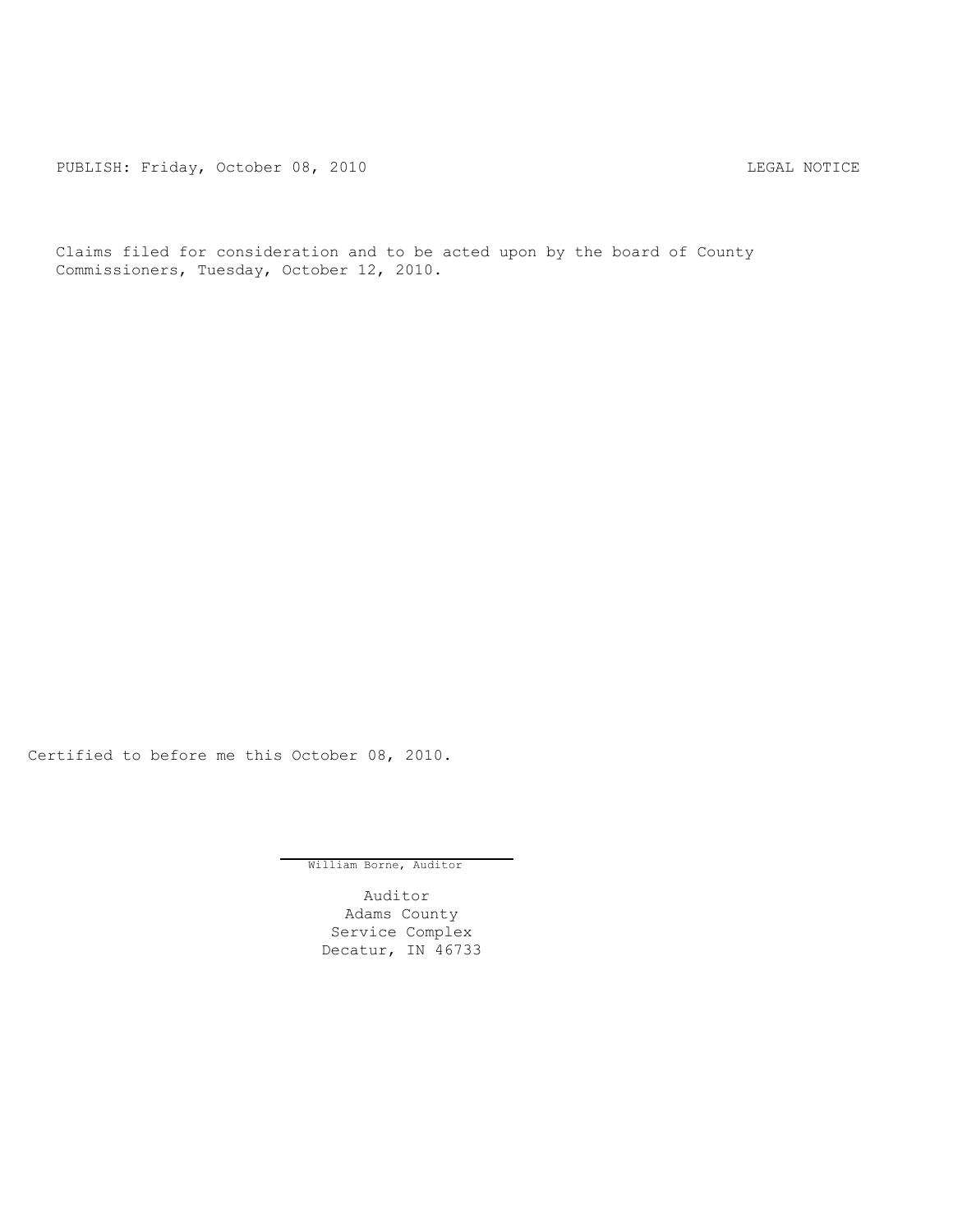

## **Claims Docket for Newspaper Adams County, Indiana**

## For Period: **9/8/2010** to **9/22/2010**

Date Claims to be Paid: **10/12/2010**

*313 W. Jefferson St. Decatur, IN 46733 (219) 724-2600*

| Vendor                               | <b>Amount</b> | <b>Vendor</b>                    | Amount    |
|--------------------------------------|---------------|----------------------------------|-----------|
| <b>Adams County Auto Supply</b>      | 79.92         | Adams Memorial Hospital          | 31,360.65 |
| <b>Adams County Treasurer</b>        | 71,717.24     | Adams Remco, Inc.                | 138.00    |
| Indiana Michigan Power               | 1,013.19      | Applied Industrial Techno        | 175.39    |
| <b>Arnold Lumber Company</b>         | 220.50        | Beam, Longest, And Neff          | 14,725.78 |
| Berne Ready Mix                      | 1,076.96      | Berne Hardware Company           | 1.81      |
| Berne Tri-Weekly News                | 9.63          | Hoosier Blue Flame               | 120.00    |
| Brateman's                           | 590.96        | Bowers, Charles                  | 2,333.33  |
| Chet's Pest Control                  | 90.00         | Cintas Location #338             | 46.36     |
| City Of Decatur                      | 3,526.11      | Commercial Readers Servic        | 287.52    |
| <b>Complete Printing Service</b>     | 935.00        | Courtesy Ford, Inc.              | 209.68    |
| Decatur Chamber Of Commer            | 75.00         | Decatur Daily Democrat           | 120.00    |
| Decatur Tire Center                  | 23.50         | Maximus Consulting               | 8,550.00  |
| <b>Emergency Radio Service</b>       | 910.00        | Erie Haven                       | 125.25    |
| <b>Everett Drainage</b>              | 4,620.00      | Geneva Police Department         | 32.00     |
| Gordon Food Service                  | 3,222.77      | Grimm's Auto                     | 50.50     |
| Habel Animal Hospital                | 135.00        | I C O Training Fund              | 8.00      |
| Indiana Stamp Company                | 65.10         | Indiana State Police Trai        | 117.00    |
| <b>Innovative Concepts</b>           | 2,291.61      | Janitors Supply Company          | 127.21    |
| Franz, Jean                          | 30.00         | K-Mart                           | 42.44     |
| Kiess Electric                       | 313.48        | Gresla, Mark S. Md               | 420.25    |
| McBride And Son Welding              | 57.00         | Meshberger Brothers Stone        | 3,219.15  |
| Minds Eye Graphics                   | 302.54        | Nipsco                           | 6.07      |
| Paul W. Reidenbach Equipm            | 75.57         | MacDonald Machinery Compa        | 161.61    |
| Portland Motor Parts, Inc            | 9.08          | Roto-Rooter                      | 220.00    |
| Selking International                | 63.45         | Shifferly Dodge                  | 28.85     |
| St. Regis Culvert, Inc.              | 2,365.55      | Steven R. Jenkins Company        | 22.98     |
| <b>Stone-Street Quarries</b>         | 591.03        | Smith, Teryl R.                  | 34.00     |
| Print Shop                           | 1,706.38      | U.S. Postmaster                  | 9,000.00  |
| Victoria Ellis                       | 20.00         | Wal-Mart / GEMB                  | 298.05    |
| Wayne - Vaughn                       | 459.19        | West Payment Center              | 789.75    |
| Witham Toxicology Laboratory         | 1,703.00      | Christopher E. Harvey            | 113.60    |
| Cook, Russell E.                     | 20.00         | Burry, Herman, Miller, Brown     | 9,784.00  |
| CenturyLink                          | 5,703.19      | Teeple, Gary                     | 20.00     |
| Imi Irving Material, Inc.            | 95.48         | Judith E. Affolder               | 427.82    |
| Indiana Rural Safety & He            | 260.42        | Jeremy W. Brown                  | 25.00     |
| Dave Luginbill Excavating & Trucking | 1,000.00      | Chris Krull                      | 8.58      |
| Schurger, Zurcher, Snyder, Brown     | 160.00        | DuWayne W. Herman                | 25.00     |
| <b>Purdue University</b>             | 512.60        | Adam T. Miller                   | 25.00     |
| <b>B</b> Secure Alarm Systems        | 1,813.73      | International Assoc.Of El        | 102.00    |
| Mary Beery                           | 99.44         | <b>Energy Products</b>           | 259.38    |
| McGuff Roofing Inc.                  | 398.00        | Dan M. Elzey                     | 20.00     |
| Rhonda Kahlert                       | 7.64          | Richard Clutter                  | 20.00     |
| Chad W. Sprunger                     | 1,378.49      | Zurcher Tire, Inc.               | 801.41    |
| Tom Magnan/Special Needs             | 165.16        | Arthur J. Booth                  | 20.00     |
| Luann Rehm                           | 5.39          | Benicomp, Inc                    | 85,028.91 |
| Harvest Land Co-op                   | 19,094.44     | Wal-Mart                         | 792.09    |
| <b>Adams County Truck Repair</b>     | 1,843.22      | Advanced Imaging Solutions, Inc. | 364.00    |
| J. Marlene Ebert                     | 7.23          | Leslie W. Marckel                | 20.00     |